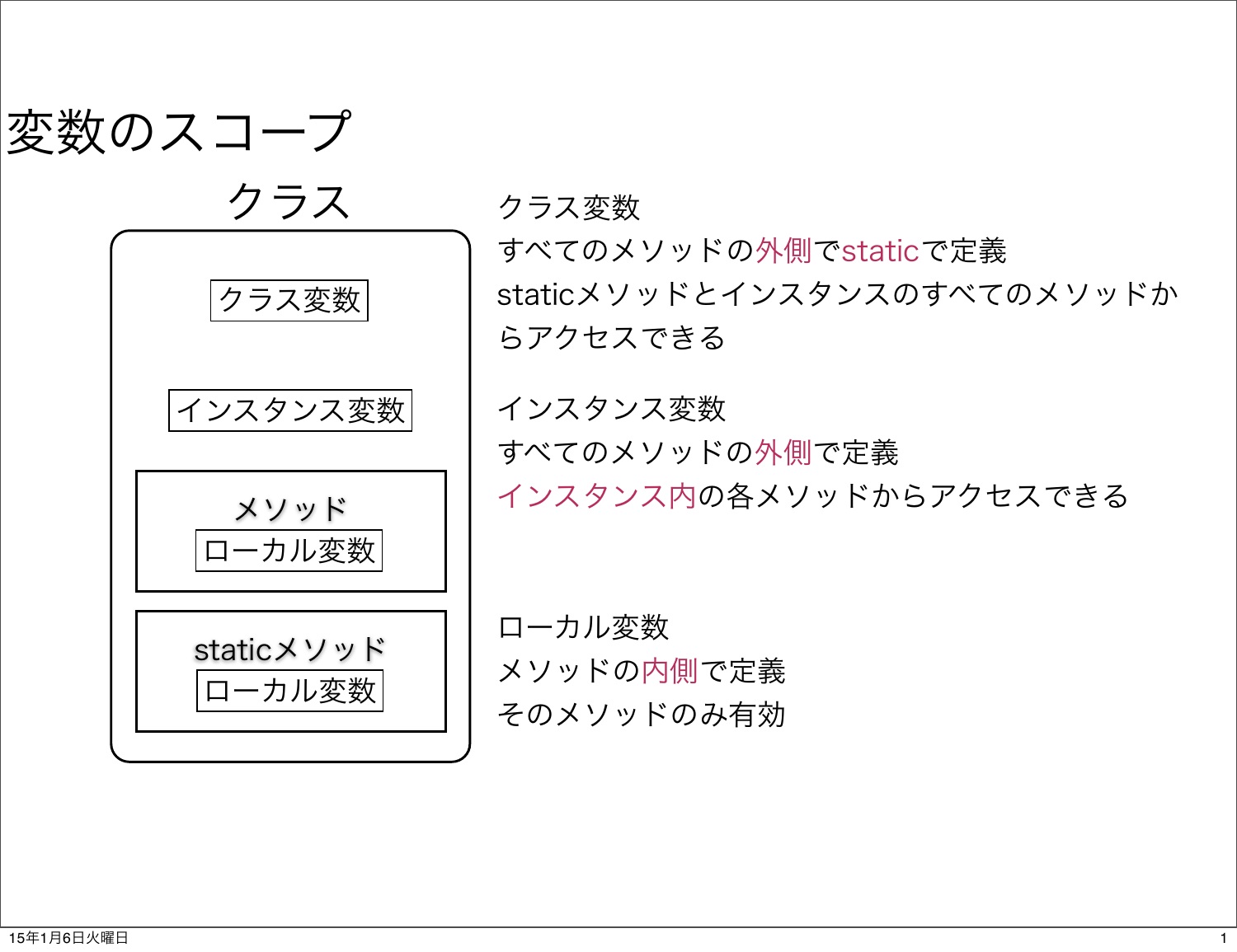```
public class Hensu {
static int stakazu = 10;
int inkazu = 40;
void keisan() {
  	 	 int keikazu = 30;
  	 	 System.out.println(keikazu);
   	 	 System.out.println(inkazu); }
public static void main(String[] args) {
  	 	 // TODO 自動生成されたメソッド・スタブ
  Hensu hen = new Hensu();
  	 	 int mainkazu = 20;
  	 	 System.out.println(stakazu);
  	 	 System.out.println(mainkazu);
  	 	 hen.keisan();
  	 	 //System.out.print(keikazu);エラー
  	 	 //System.out.println(inkazu);エラー
```
}<br>}

}<br>}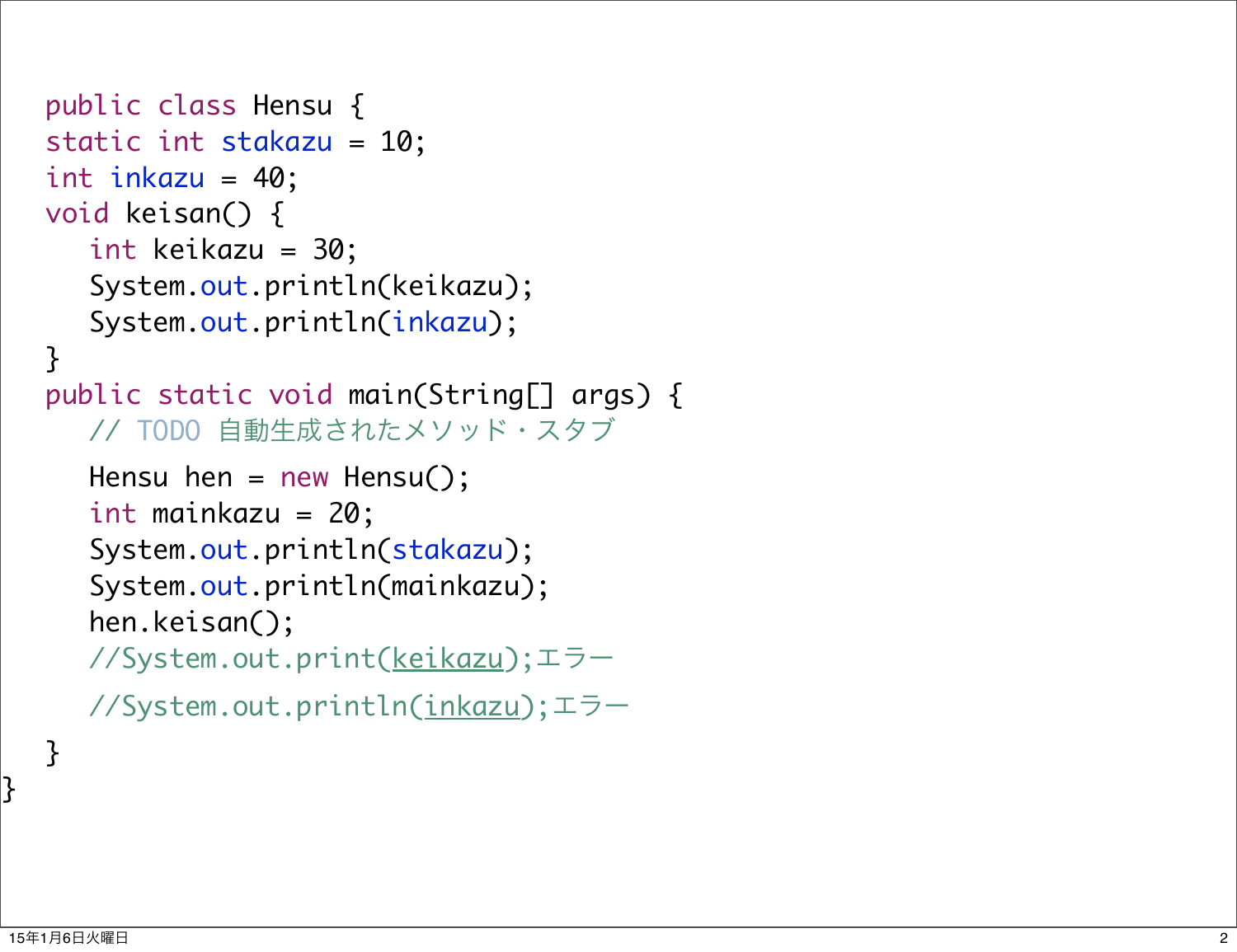## カプセル化



 データと処理を一体化する。独立性が高まる、ソフトウェアの部品化ができ るなどのメリットがある。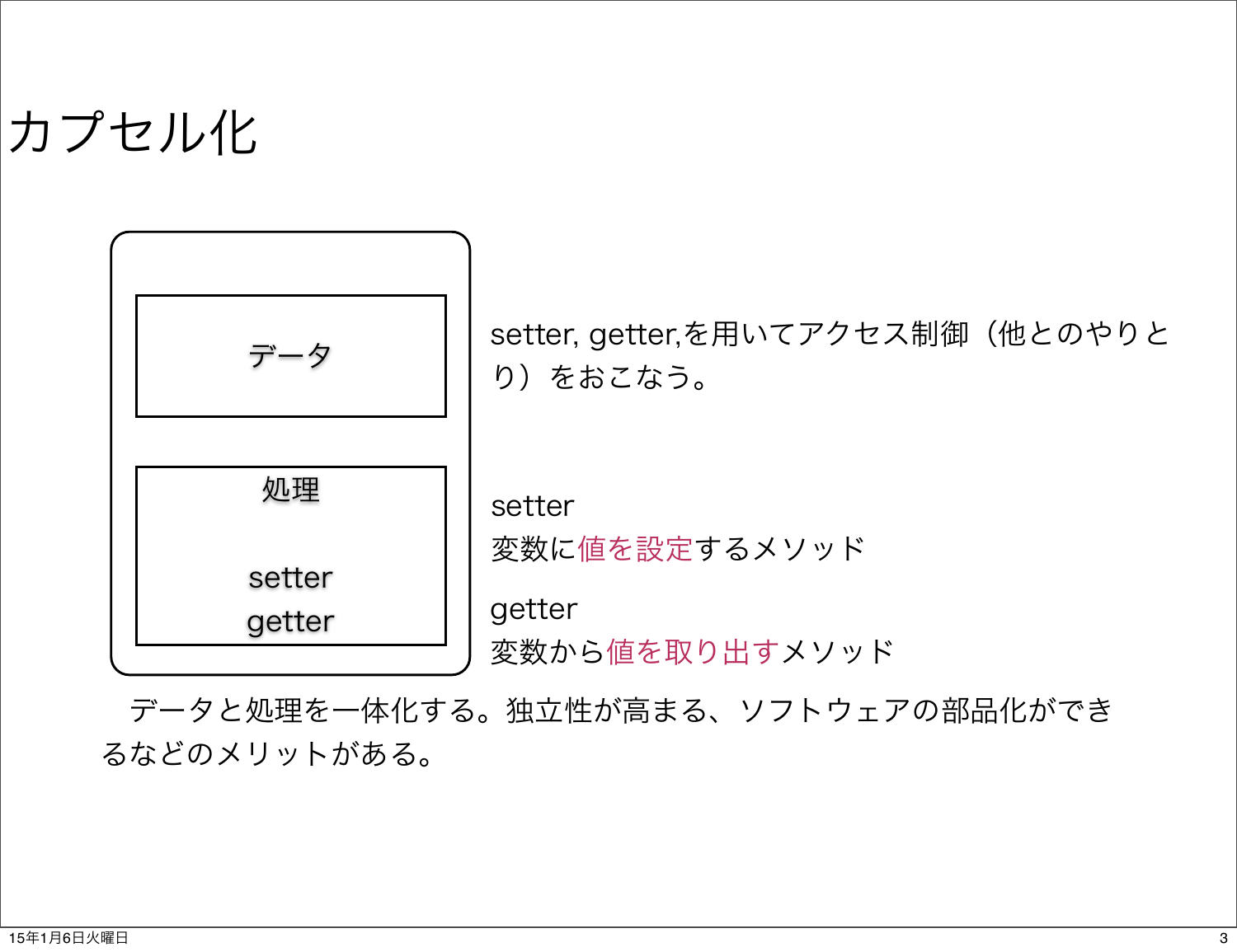```
public class GetSet {
   	 	 int a;
   	 	 void setKazu(int a){
      this.a = a;
      			 System.out.println("セッターの"+a);
   	 	 }
   	 	 int getKazu(){
      			 return a;
   }
    public static void main(String[] args) {
     	 	 // TODO 自動生成されたメソッド・スタブ
     	 	 int b;
     	 	 GetSet ge = new GetSet();
     	 	 ge.setKazu(10);
     	 	 b=ge.getKazu();
     	 	 System.out.println("メインの"+b);
    }
```
}<br>}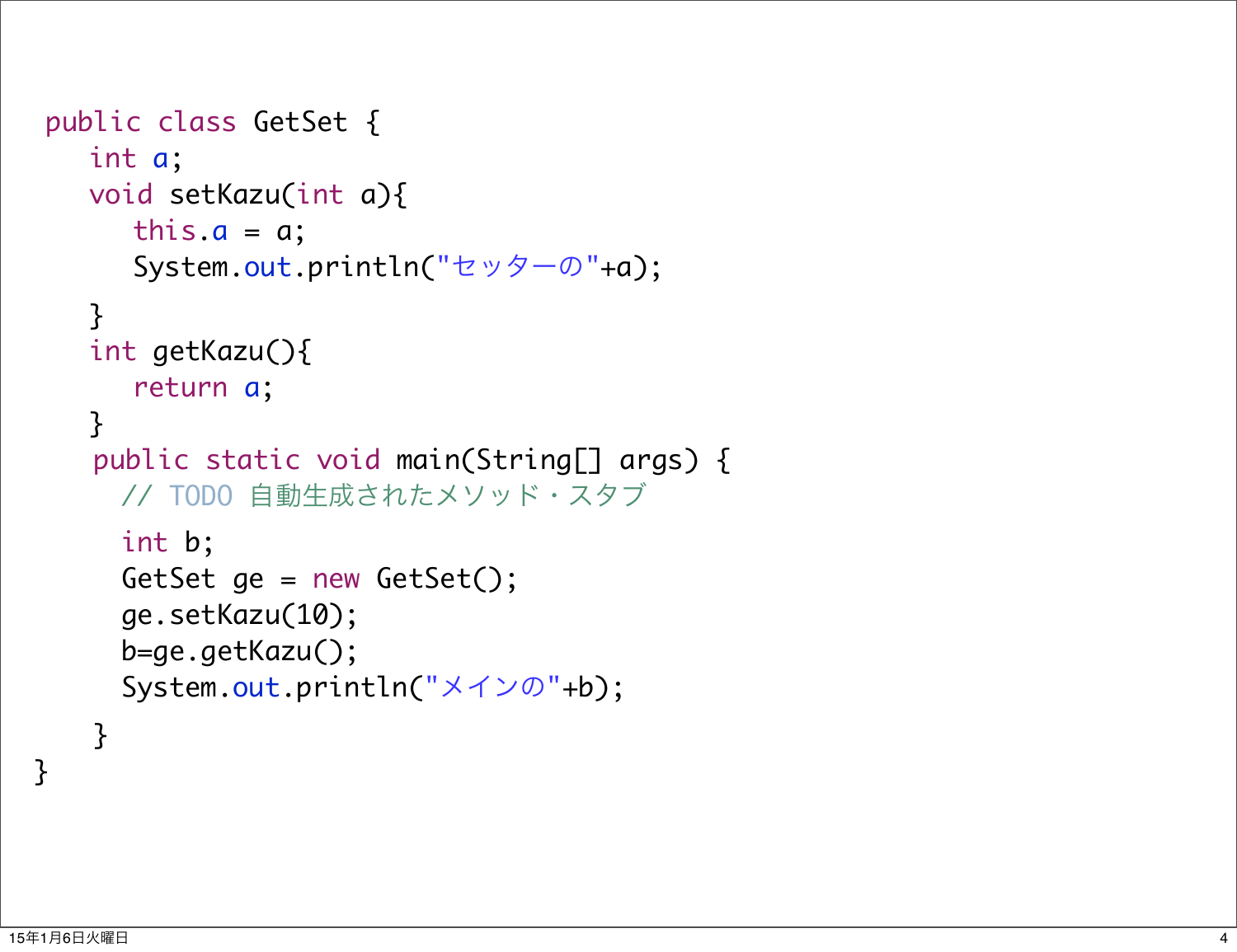|継承(インヘリタンス)



 サブクラスから生成されたインスタンス内部には、サブクラスで定義したデー タと処理のみならず、スーパークラスで定義したデータと処理も含まれる。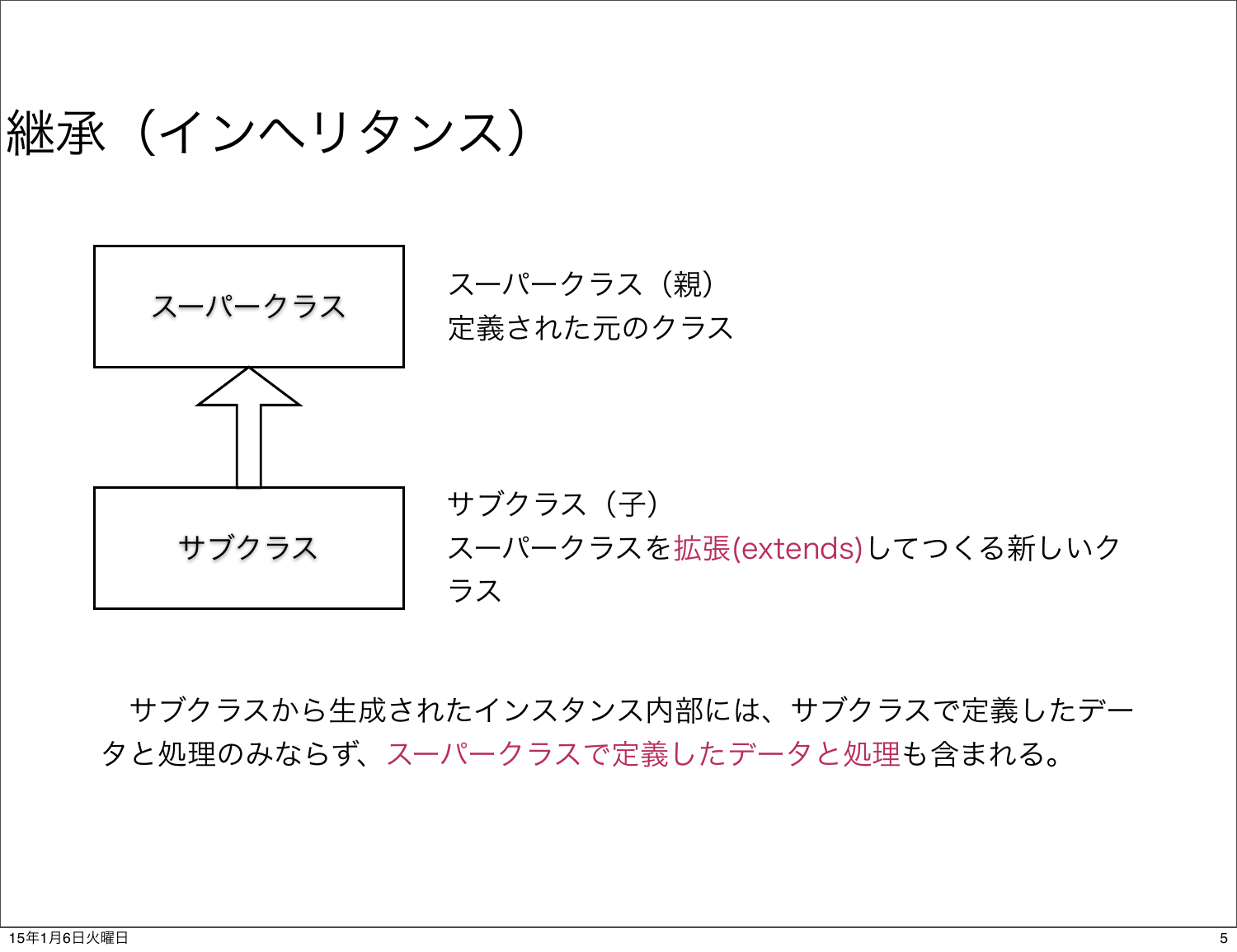```
public class Keisyou1_1 {
 public static void main(String[] args) {
   	 	 // TODO 自動生成されたメソッド・スタブ
   Keisyou1_3 kei1_3 = new Keisyou1_3();
   	 	 kei1_3.hyouji();
   	 	 kei1_3.hyoujioya();
   	 	 System.out.println("Keisyou1_1からの表示です");
  }<br>}
}
 public class Keisyou1_2 {
 public void hyoujioya(){
   	 	 System.out.println("Keisyou1_2からの表示です");
 }
<u>}</u>
 public class Keisyou1_3 extends Keisyou1_2{
 public void hyouji(){
   	 	 System.out.println("Keisyou1_3からの表示です");
  }
}<br>}
```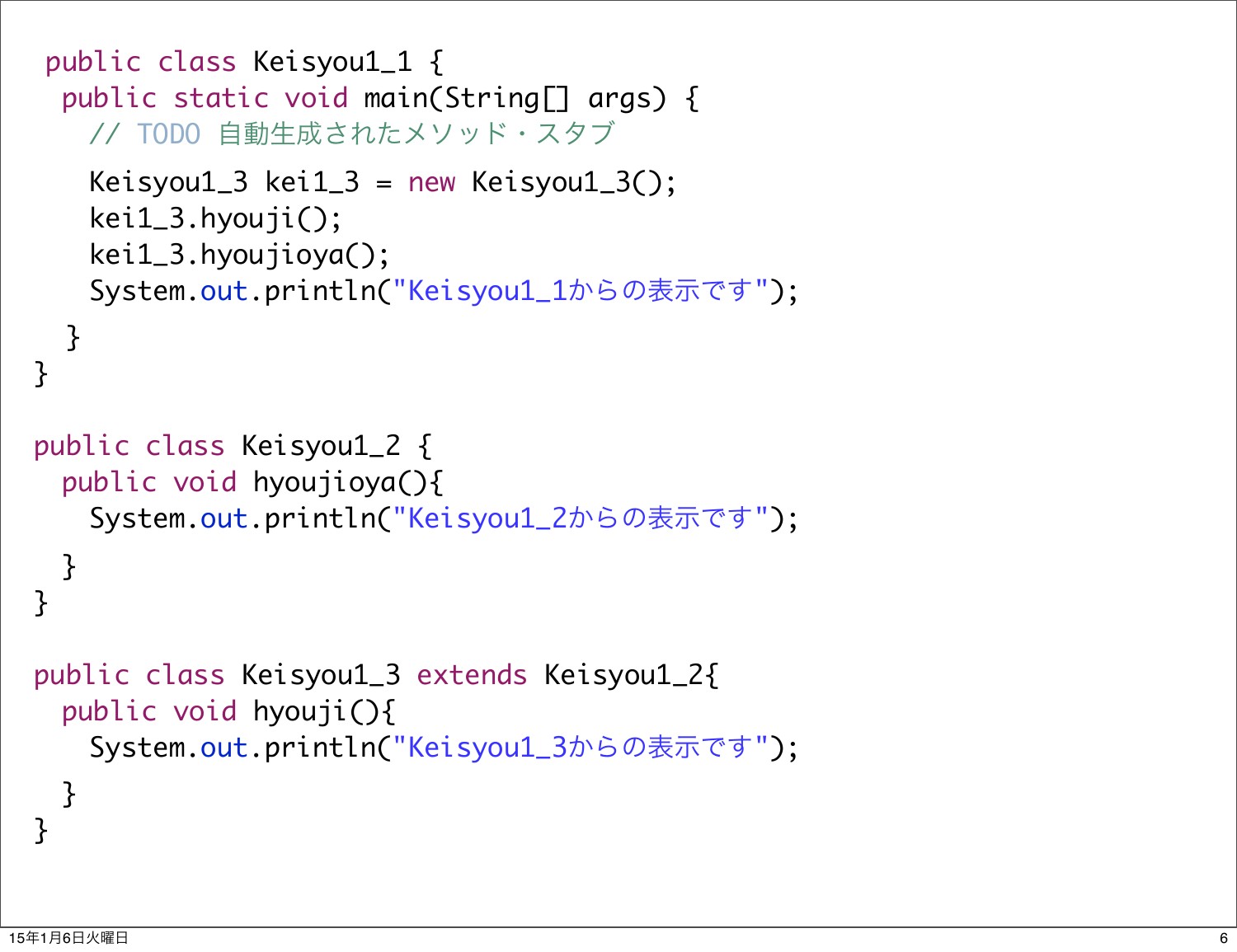## 多態性(ポリモーフィズム)



 各インスタンスに同じ名前のメソッドを呼び出しても、インスタンスによっ て動作が異なる。重複するメソッド名を利用でき、見通しがよくなる。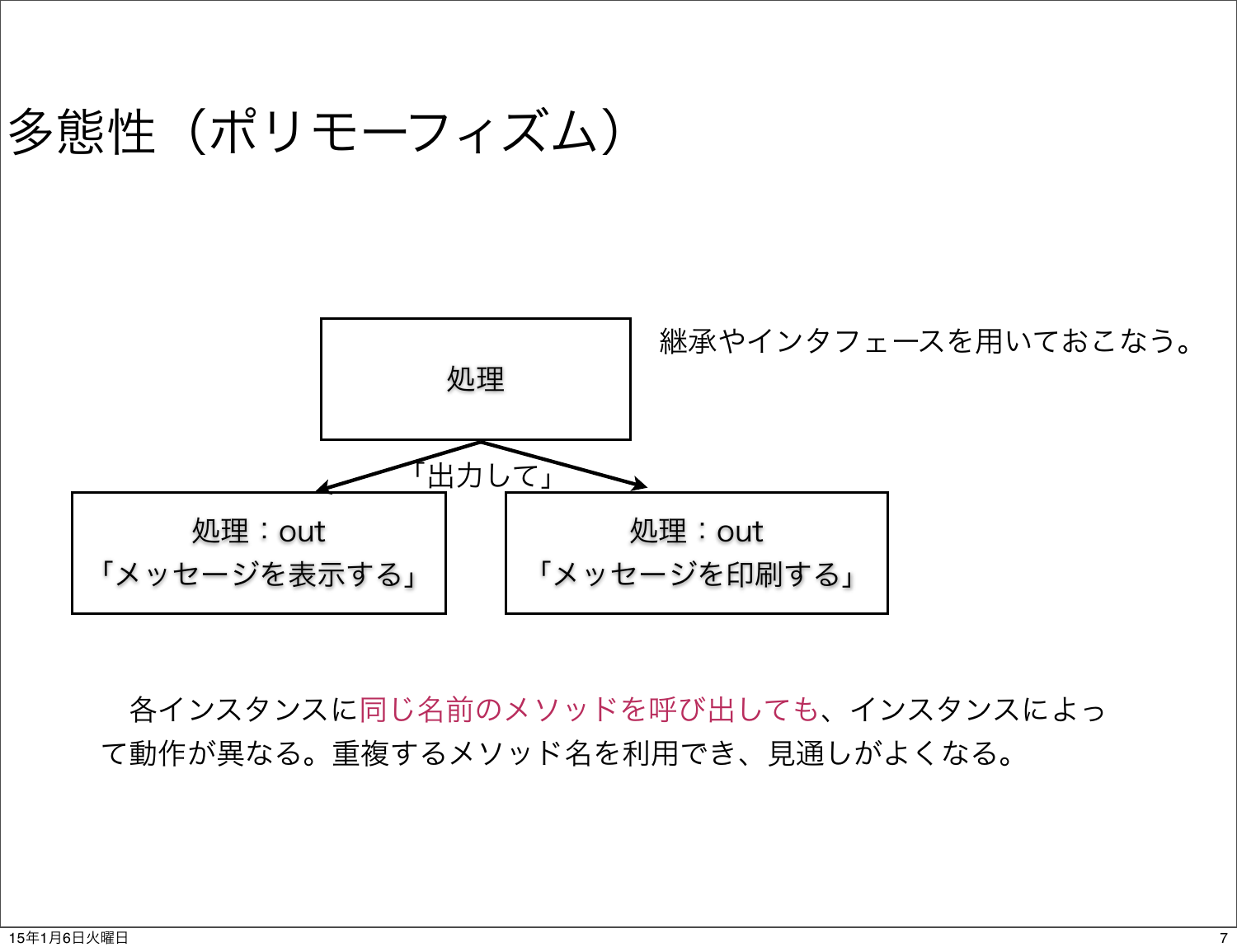```
class Display {
  public void out(String message) {
     	 	 System.out.println("ディスプレイに「" + message + "」と表示します");
  }
}<br>}
class Printer {
  public void out(String message) {
     	 	 System.out.println("「" + message + "」という文字列を印刷します");
  }
}<br>}
public class PolymorPhism {
  public static void main(String[] args) {
     String message = "今日は雪です";
     Display display = new Display();
     	 	 Printer printer = new Printer();
     	 	 display.out(message);
     	 	 printer.out(message);
  }<br>}
```
}<br>}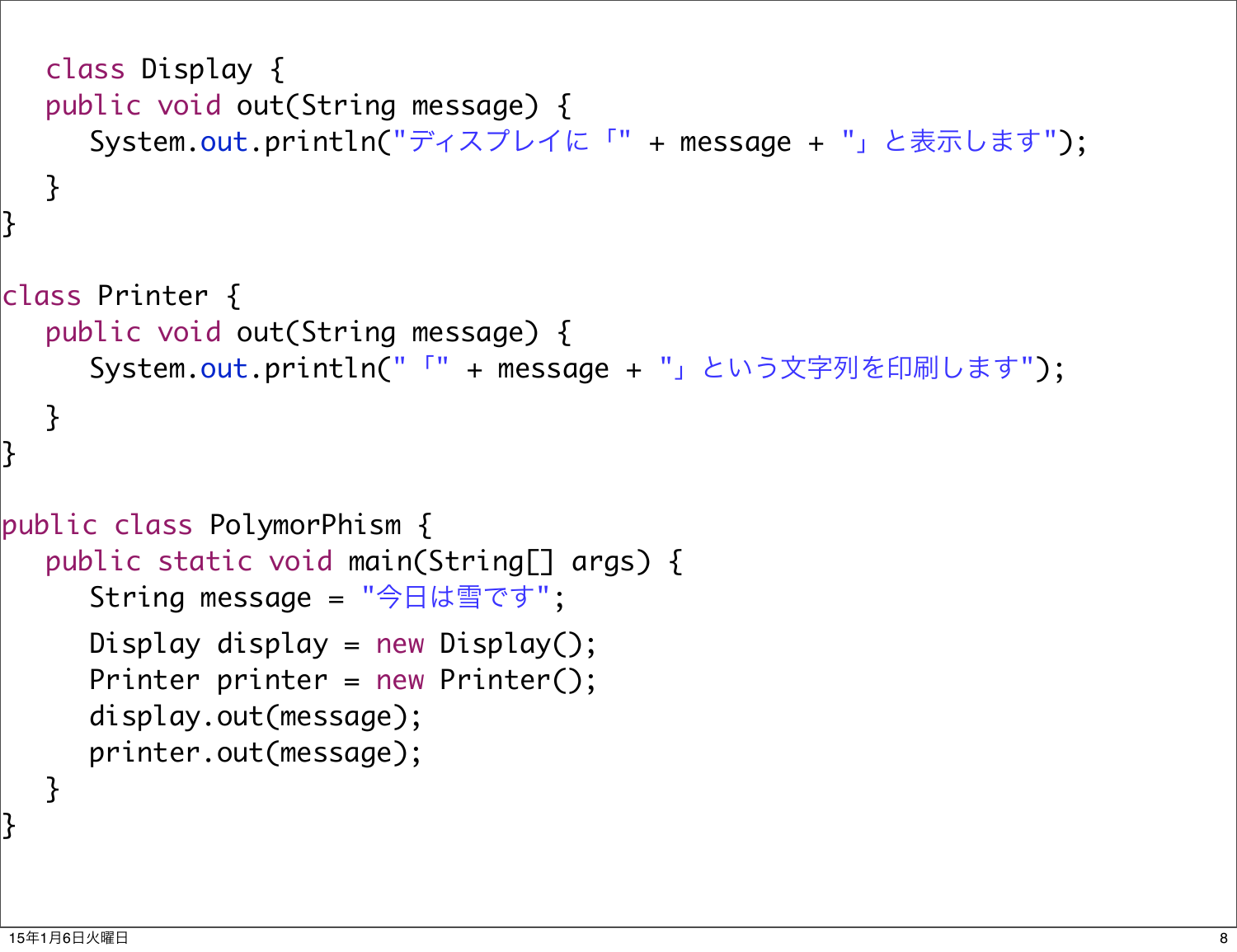

 インスタンス生成時にインスタンス変数を初期化できる。記述されていない ときは自動的に追加される。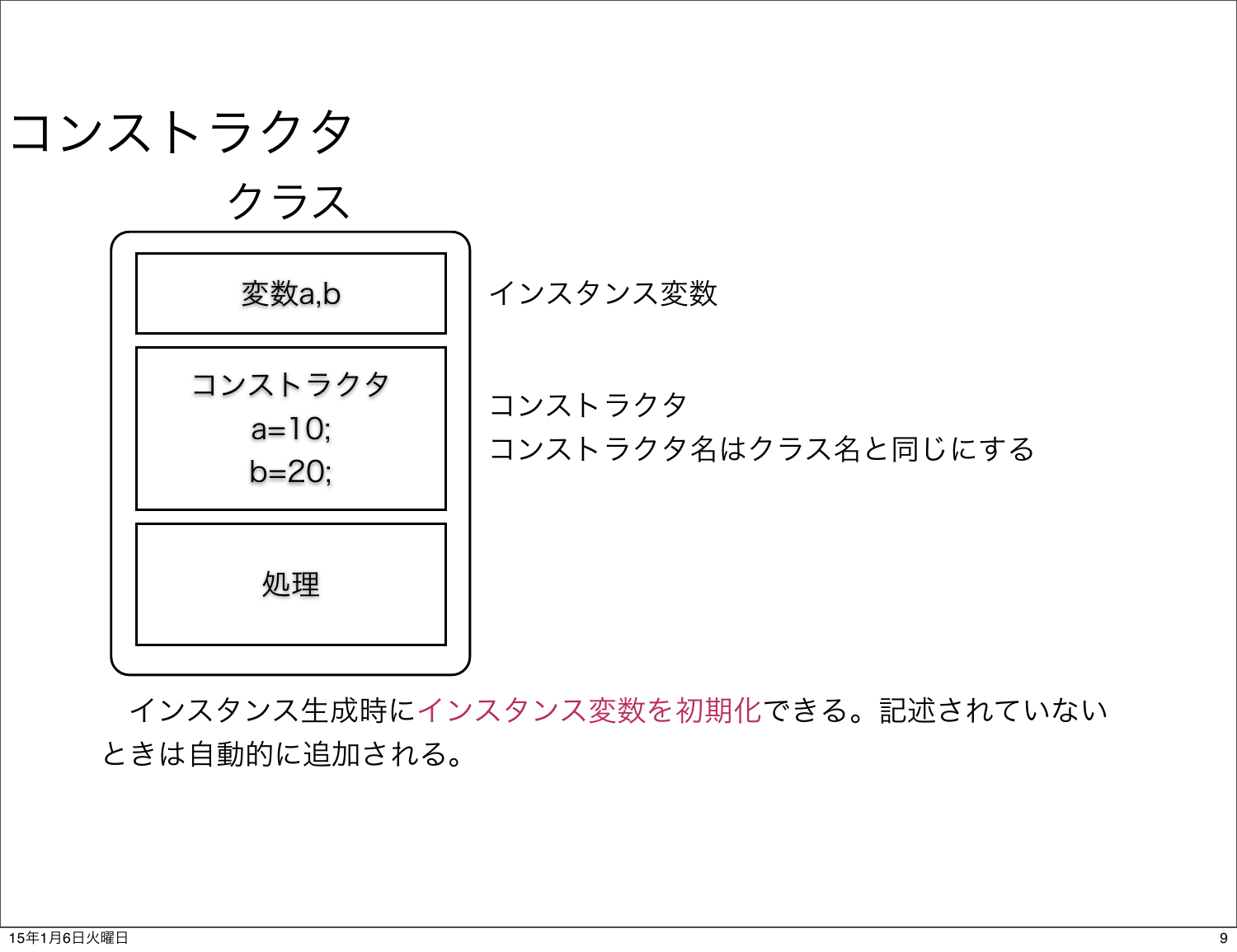```
public class Constracta {
 int a,b;
  Constracta() {
   a = 10;b = 20; }
 public void hyouji(){
   	 	 System.out.println("a+bは"+(a+b));
  }
  public static void main(String[] args) {
   	 	 // TODO 自動生成されたメソッド・スタブ
   	 	 Constracta cons = new Constracta();
   	 	 cons.hyouji();
  }
}
```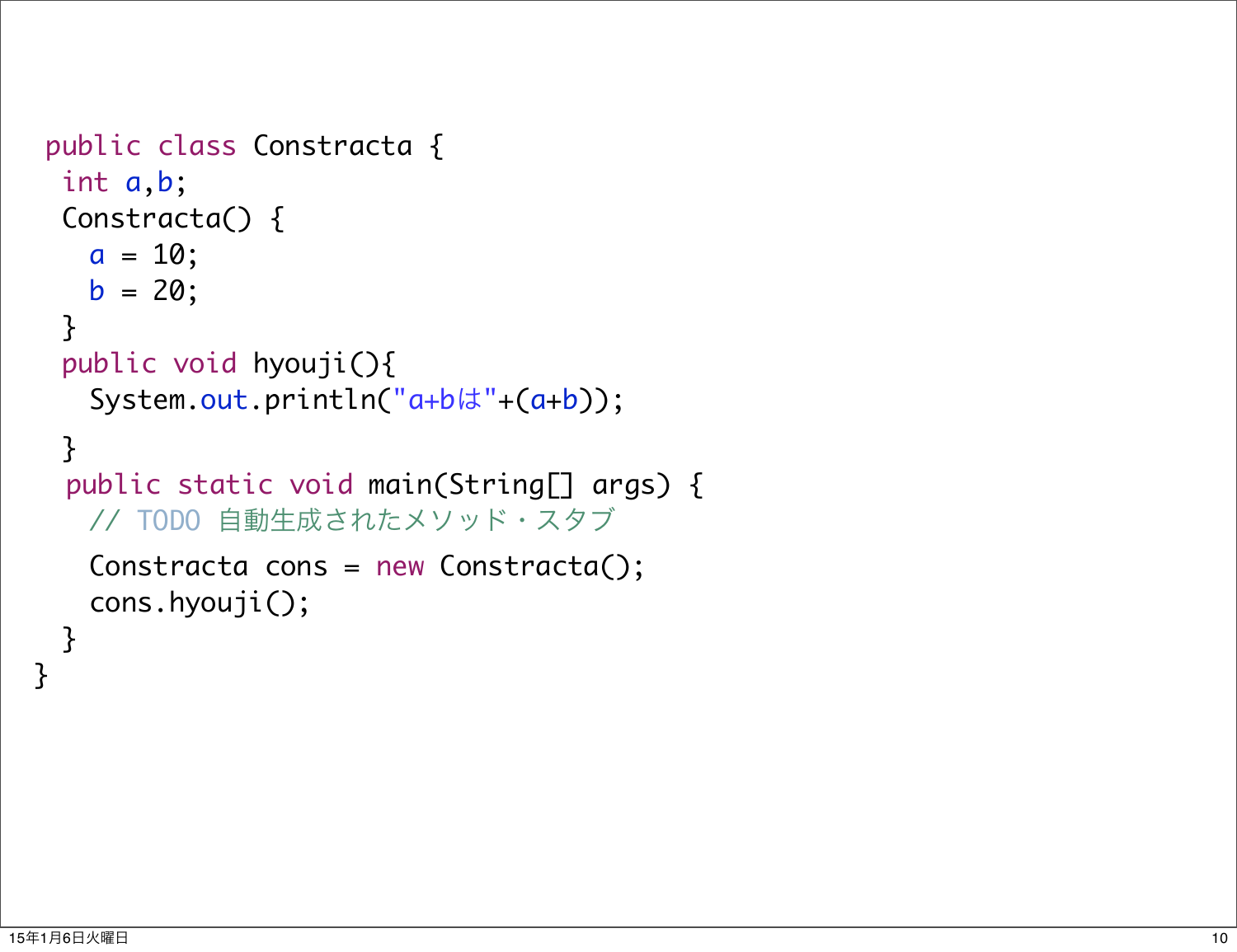## オーバーロード



引数の数や型が異なれば、同じ名前のメソッドを定義できる。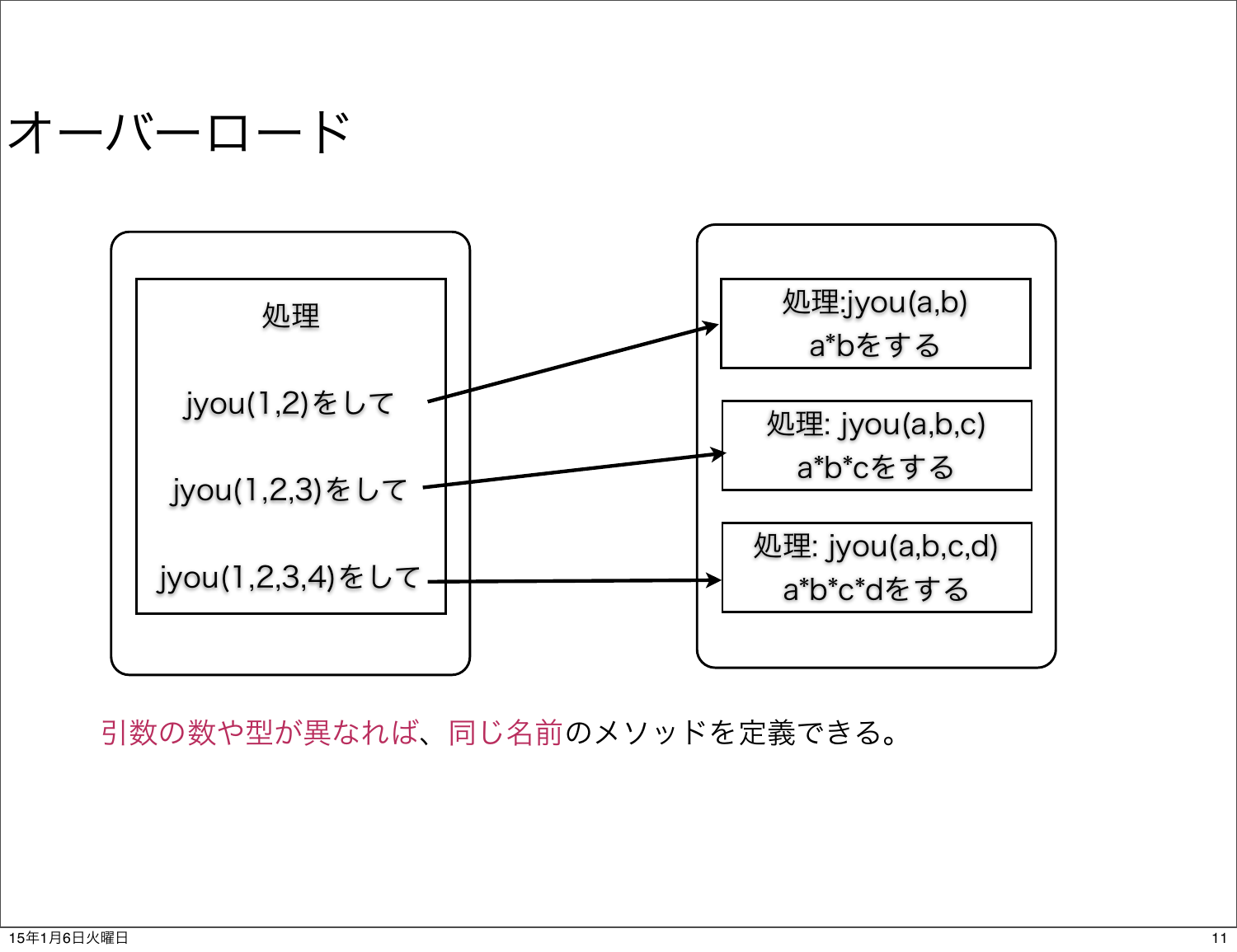```
public class OverLoad1_1 {
   public static void main(String[] args) {
     OverLoad1_2 \over 2_2 = new OverLoad1_2;
     	 	 int kekka;
     kekka = ove1_2.jyou(1,2); \sqrt{7} - 1 = 16	 	 System.out.println("2つのかけ算"+kekka);
     kekka = ove1_2. jyou(1, 2, 3);
     	 	 System.out.println("3つのかけ算"+kekka);
     kekka = ovel_2.jpg.jyou(1, 2, 3, 4);	 	 System.out.println("4つのかけ算"+kekka);
   }<br>}
  }
  public class OverLoad1_2 {
  int kotae;
  public int jyou(int s1,int s2){
     	 	 return kotae = s1 * s2;
  }
  public int jyou(int s1,int s2,int s3){
     return kotae = s1 * s2 * s3;}
  public int jyou(int s1,int s2,int s3,int s4){
     return kotae = s1 * s2 * s3 * s4;
  }
 }
```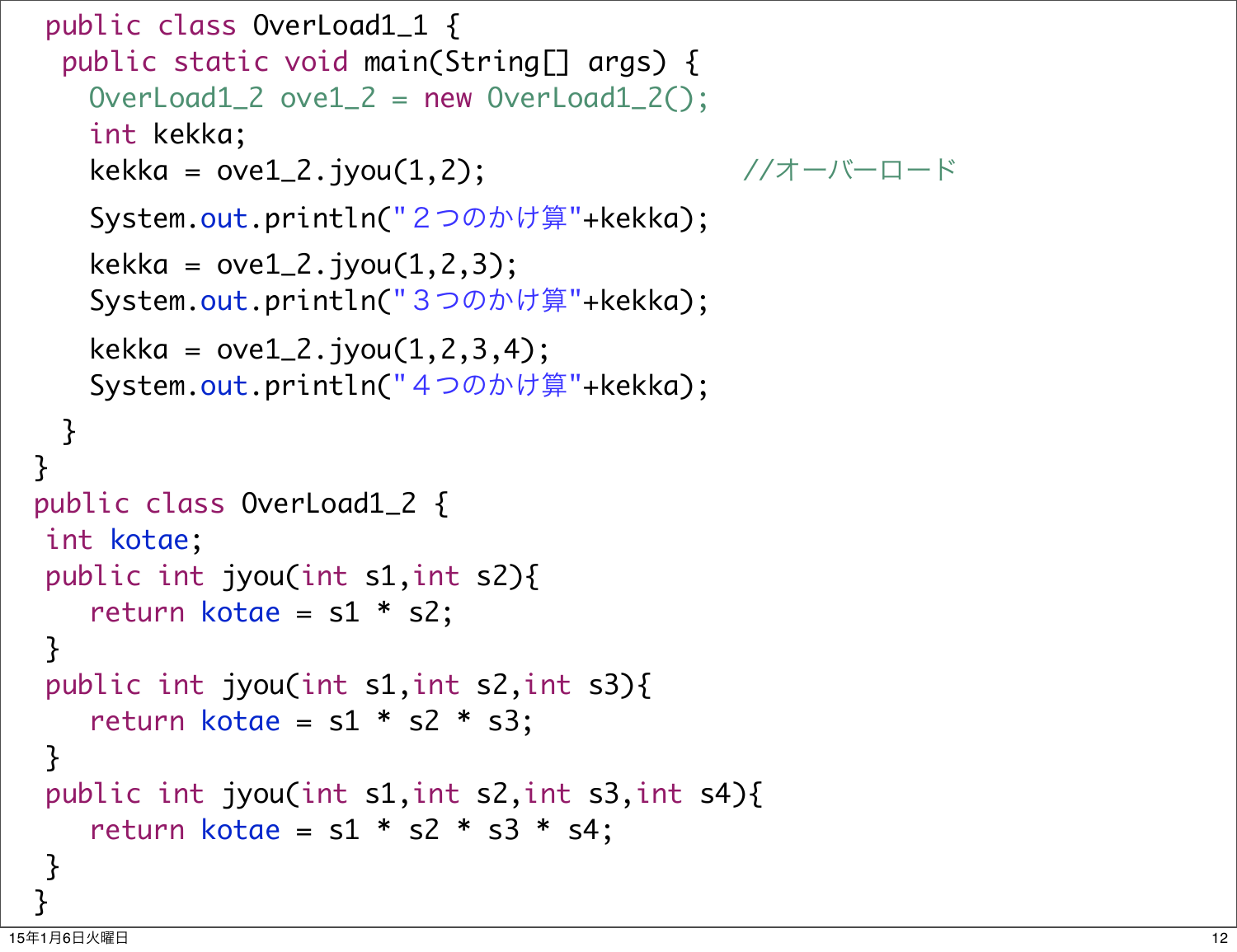



スーパークラスが定義したものサブクラスで再定義する。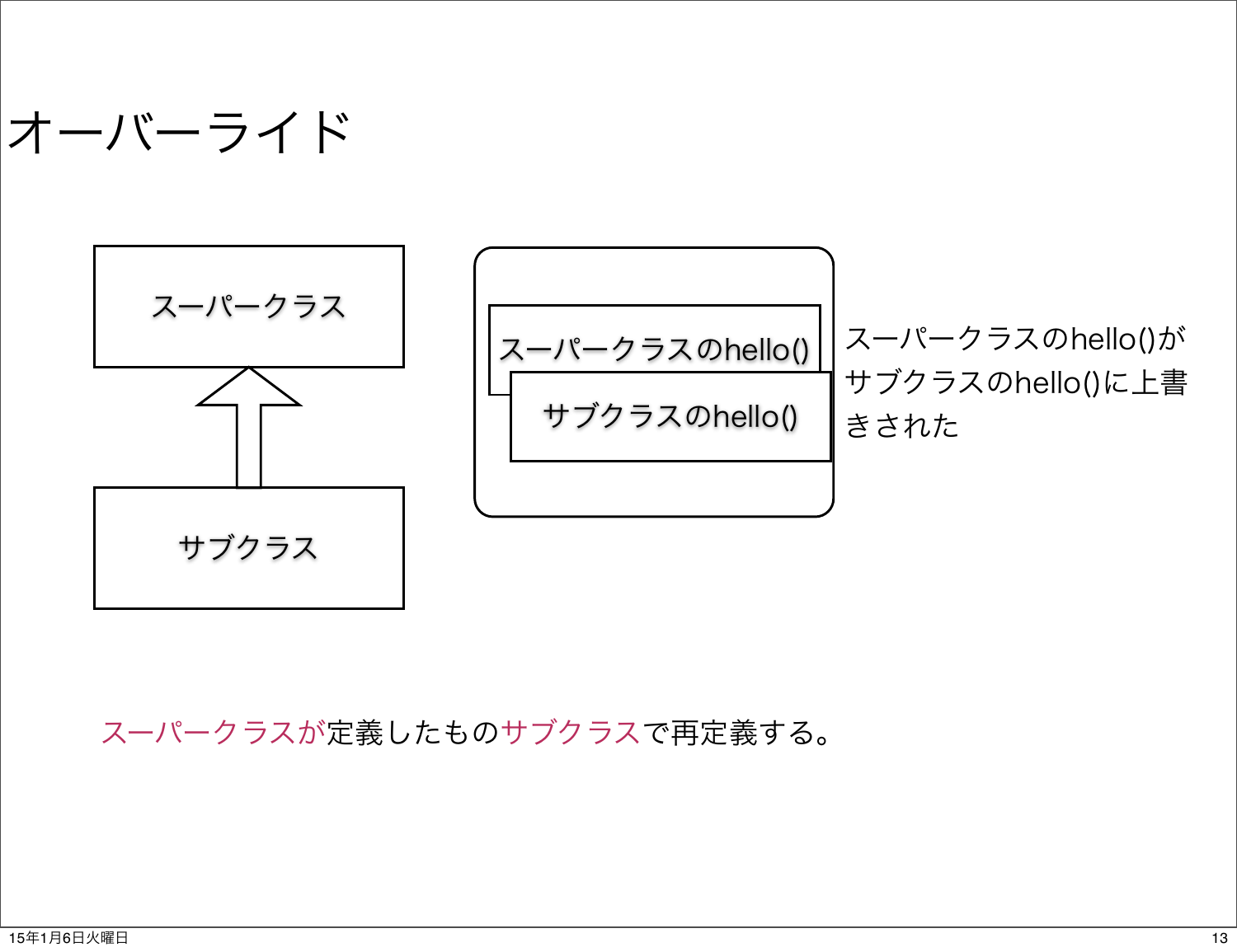```
public class OverRide{
     public static void main(String[] args) {
        	 	 OverRidesub ovrsub = new OverRidesub();
        	 	 ovrsub.hello();
        	 	 ovrsub.night();
     }
}
 class OverRidesuper{
     void hello(){
        	 	 System.out.println("おはよう");
     }
     void night(){
        	 	 System.out.println("こんばんは");
     }
}
 class OverRidesub extends OverRidesuper{ 
     void hello(){ //再定義
        	 	 System.out.println("おはようございます");
        	 	 super.hello();
           //hello(); これを書くと「おはようございます」と「おはよう」の無限ループ
    }
<u>}</u>
```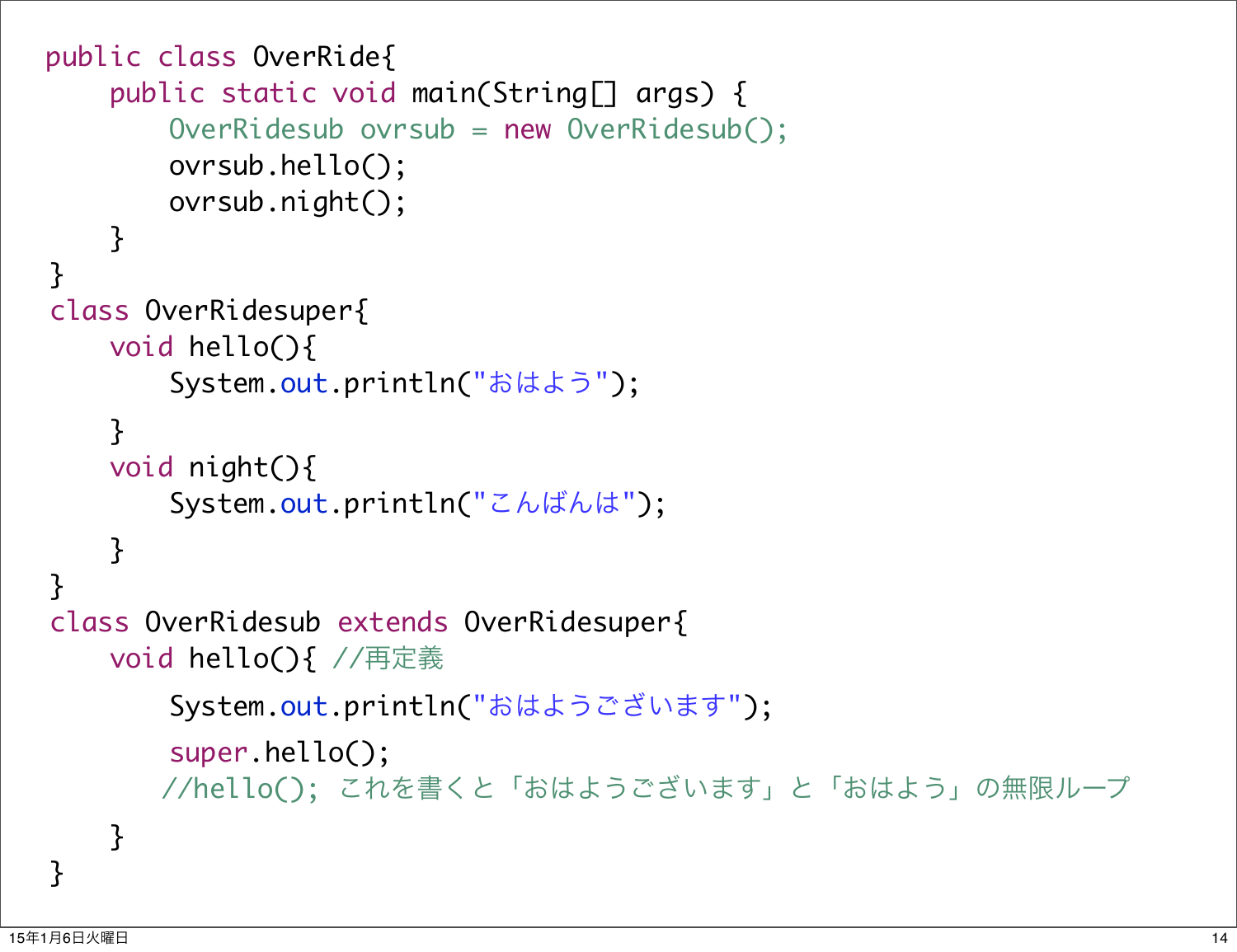抽象クラス



具体的な処理内容がない(中身が未定でコーディングされていない)抽象メ ソッドを持つクラス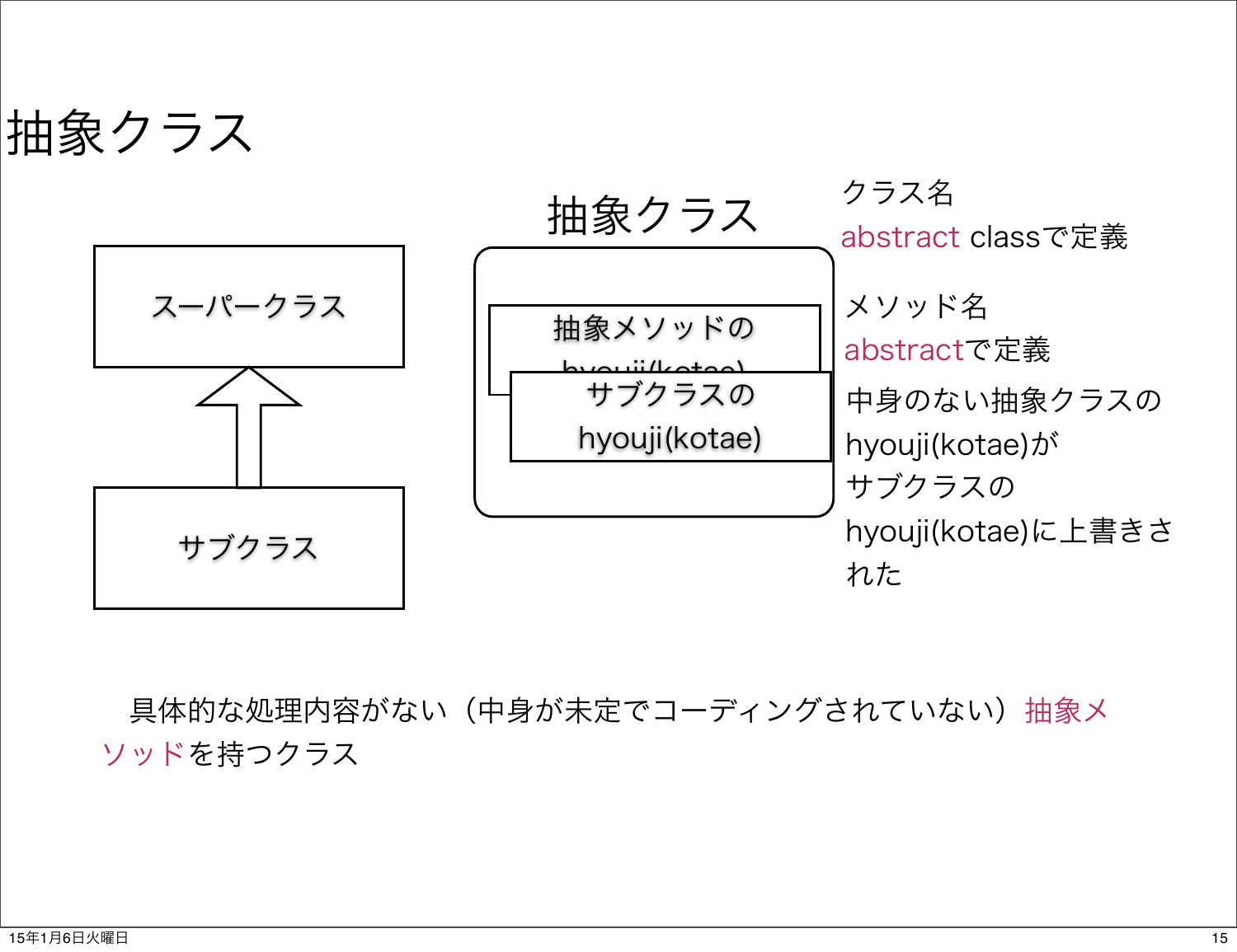```
abstract class Keisan { //抽象クラス
   abstract void hyouji(int kotae); //抽象メソッド
   int n,m;
   void setsuuti(int n,int m){ //セッター
	 	 this
.
n=n;
	 	 this
.
m=m;
   }
   int getsuutin(){ //ゲッター
	 	 return
n
;
    }
   int getsuutim(){
return m;
    }
  }
  class Tasizan extends Keisan{
  void hyouji(int kotae){
     	 	 System.out.println(kotae); }
 }
  class Abstract1 {
  public static void main(String[] args) {
  Tasizan tasi = new Tasizan();
  tasi.setsuuti(5,6);
  int kotae = tasi.getsuutin()+tasi.getsuutim();
  tasi.hyouji(kotae); }<br>}
```
}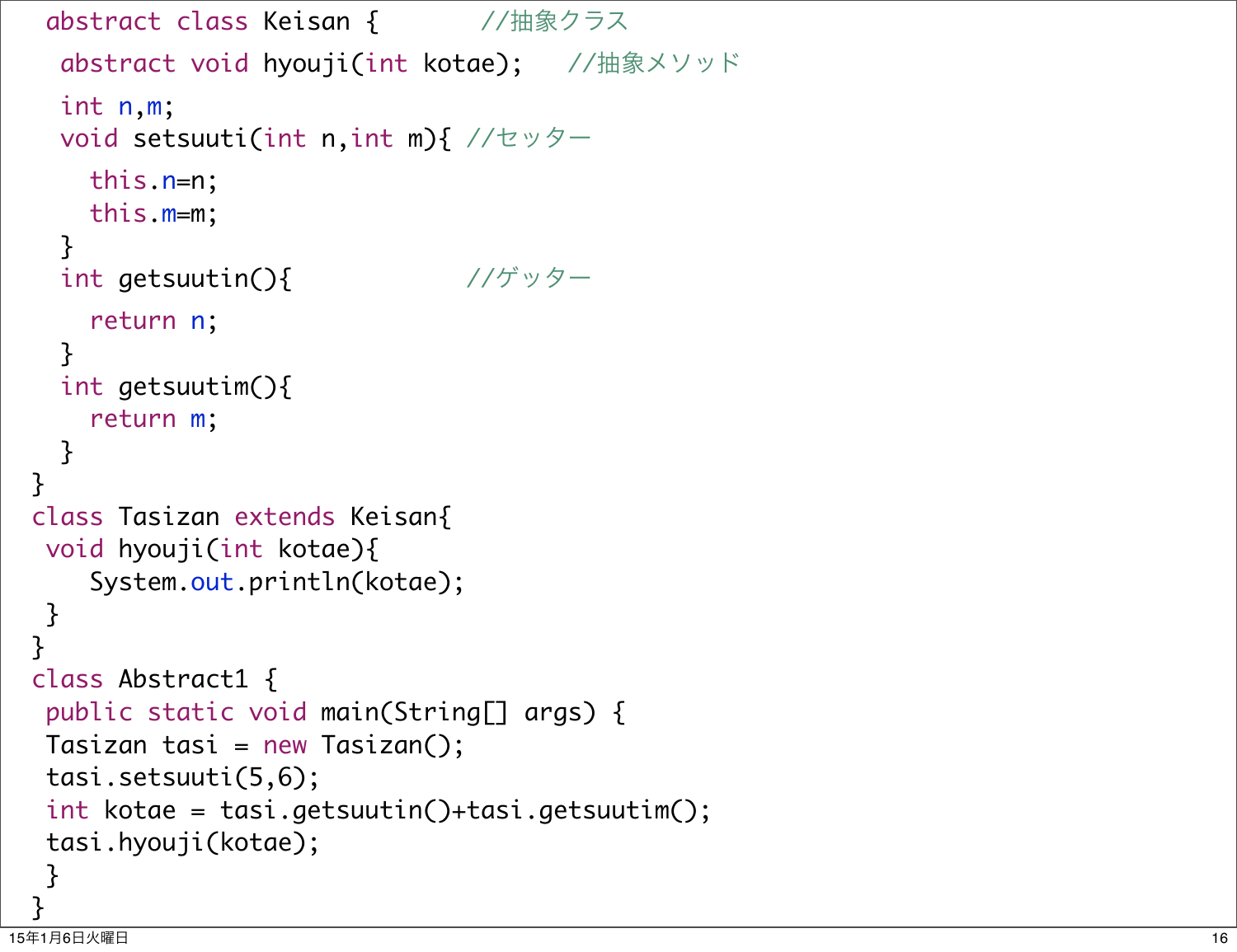



 インタフェースはインスタンスが持つ機能の利用方法だけを定義してある。 実装(サブ)クラスにより実装する。インタフェースは複数同時に実装でき る。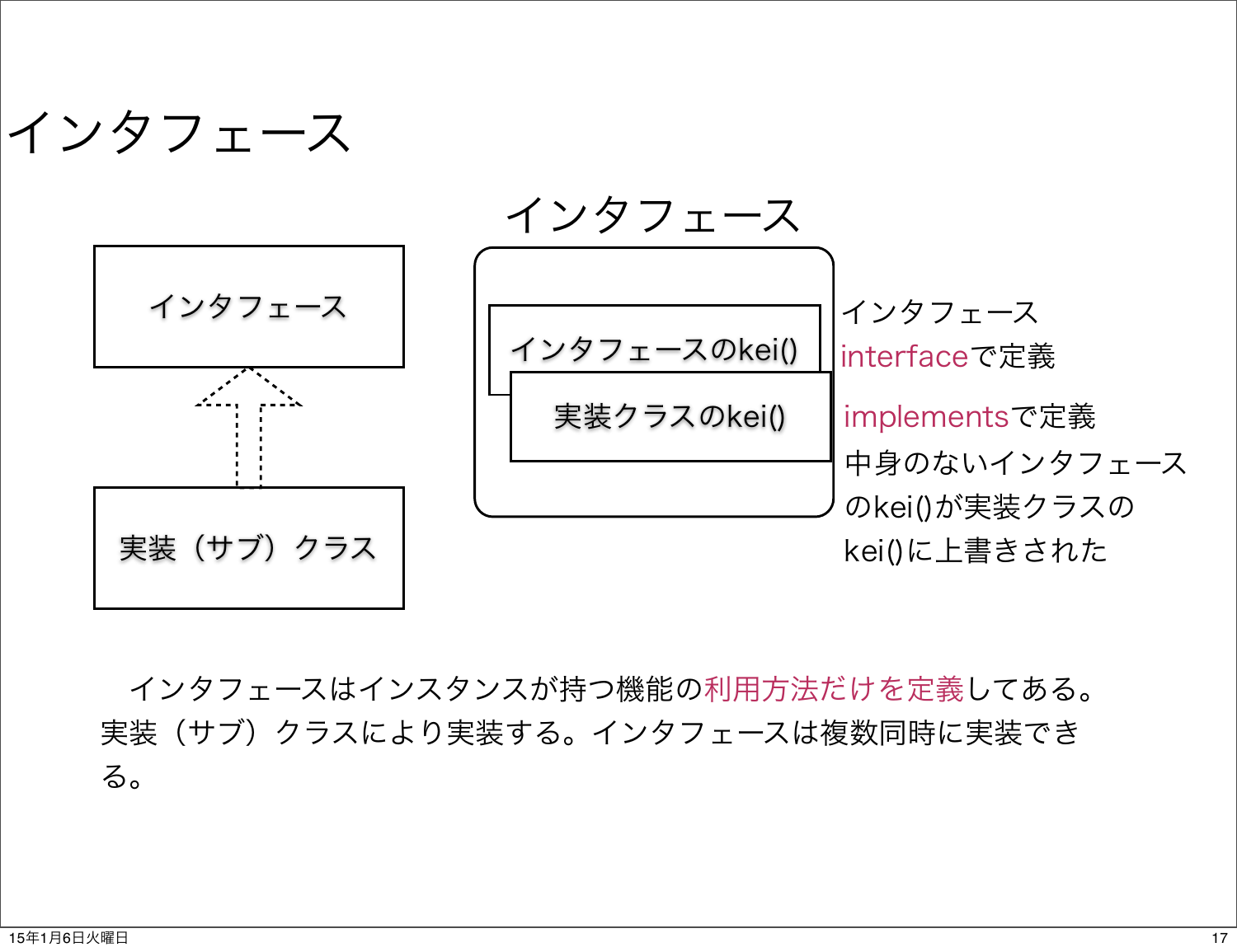```
interface asanoSHR{
  void asaSHR();
}<br>}
interface kaerinoSHR{
  void kaeriSHR();
}<br>}
class aisatsu implements asanoSHR,kaerinoSHR{
  public void asaSHR(){
	 	 System.out.println(
"おはよう
");
  }
  public void kaeriSHR(){
	 	 System.out.println(
"さようなら
");
  }
}<br>}
public class Interface {
  public static void main(String[] args) {
     	 	 // TODO 自動生成されたメソッド・スタブ
     aisatsu ai = new aisatsu();
     	 	 ai.asaSHR();
     	 	 ai.kaeriSHR(); }<br>}
}<br>}
```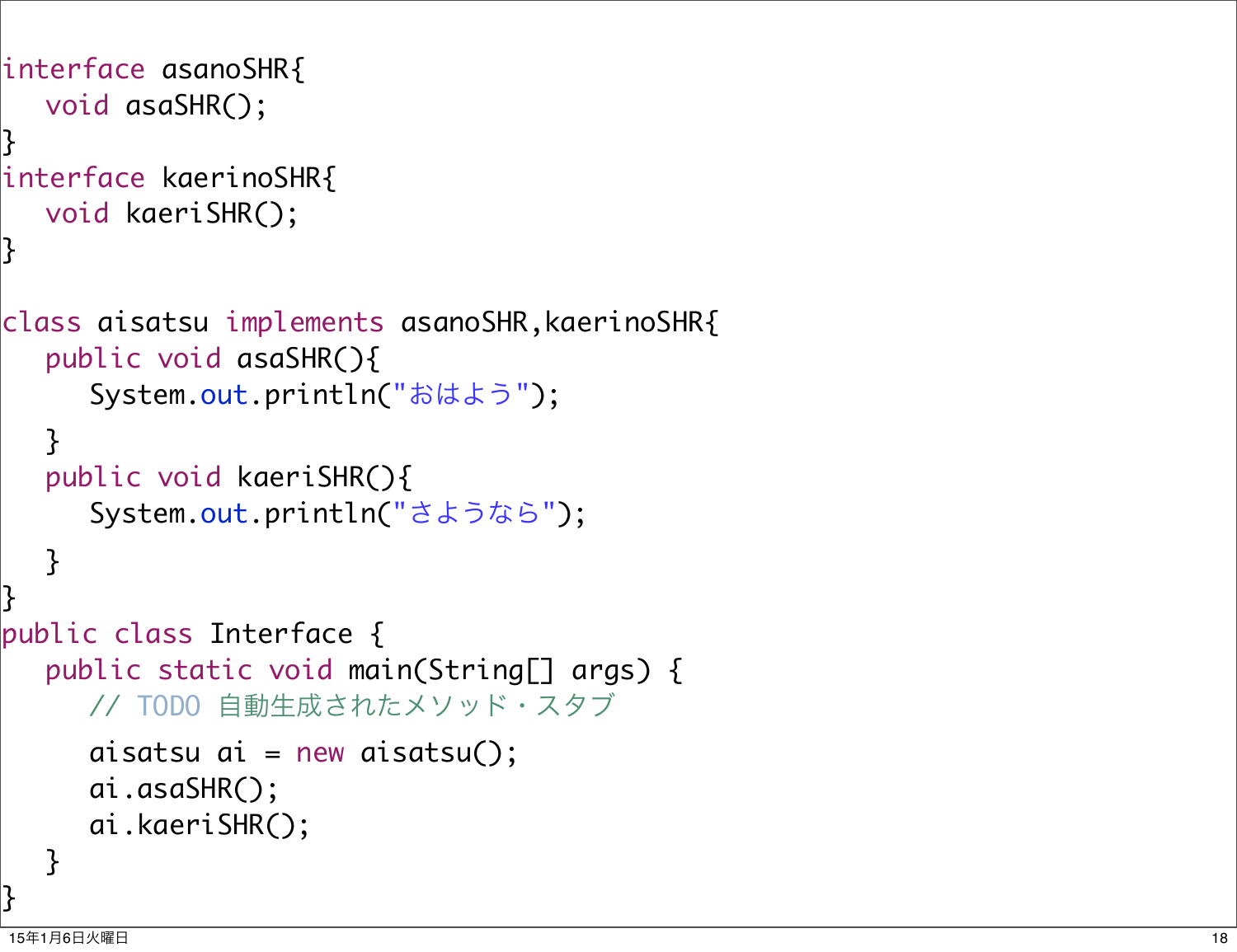ArrayList



ArrayListは配列のようにオブジェクトを格納する。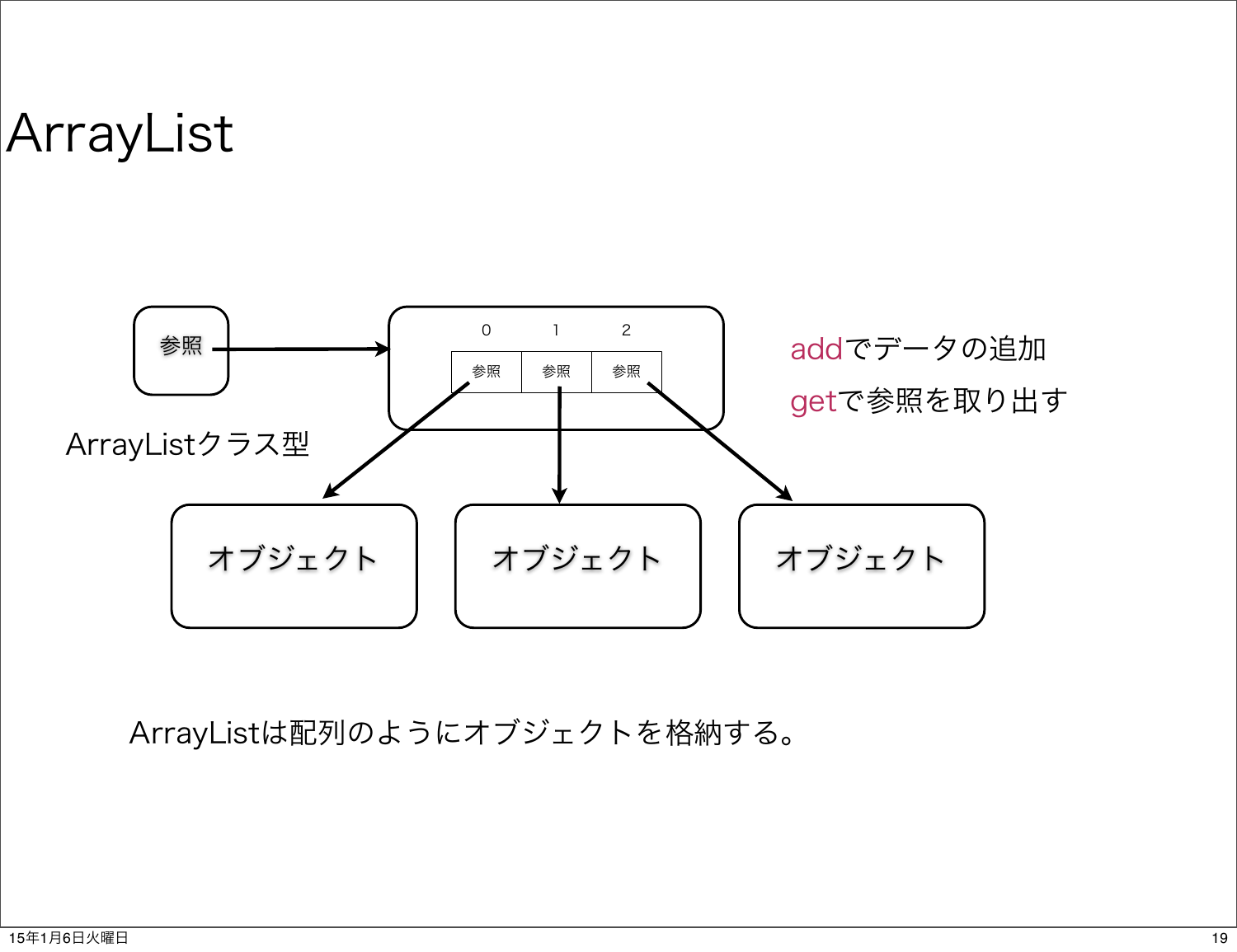```
Scanner sc = new Scanner(System.in);
String innamae;
String naiyou;
int n;
ArrayList<String> list = new ArrayList<String>();
public void nyuryoku() {
   	 	 System.out.println("名前を入力してください:終わりはend");
   innama = sc.next();while(innamae.equals("end") != true }{
     			 list.add(innamae);
     			 System.out.println("名前を入力してください:終わりはend");
     innama = sc.next();}
}
 public void hyouji(){
   for (n=0; n<list.size();n+){
     String naiyou = (String) list.get(n);			 System.out.println(naiyou);
   	 	 }
```
<u>}</u>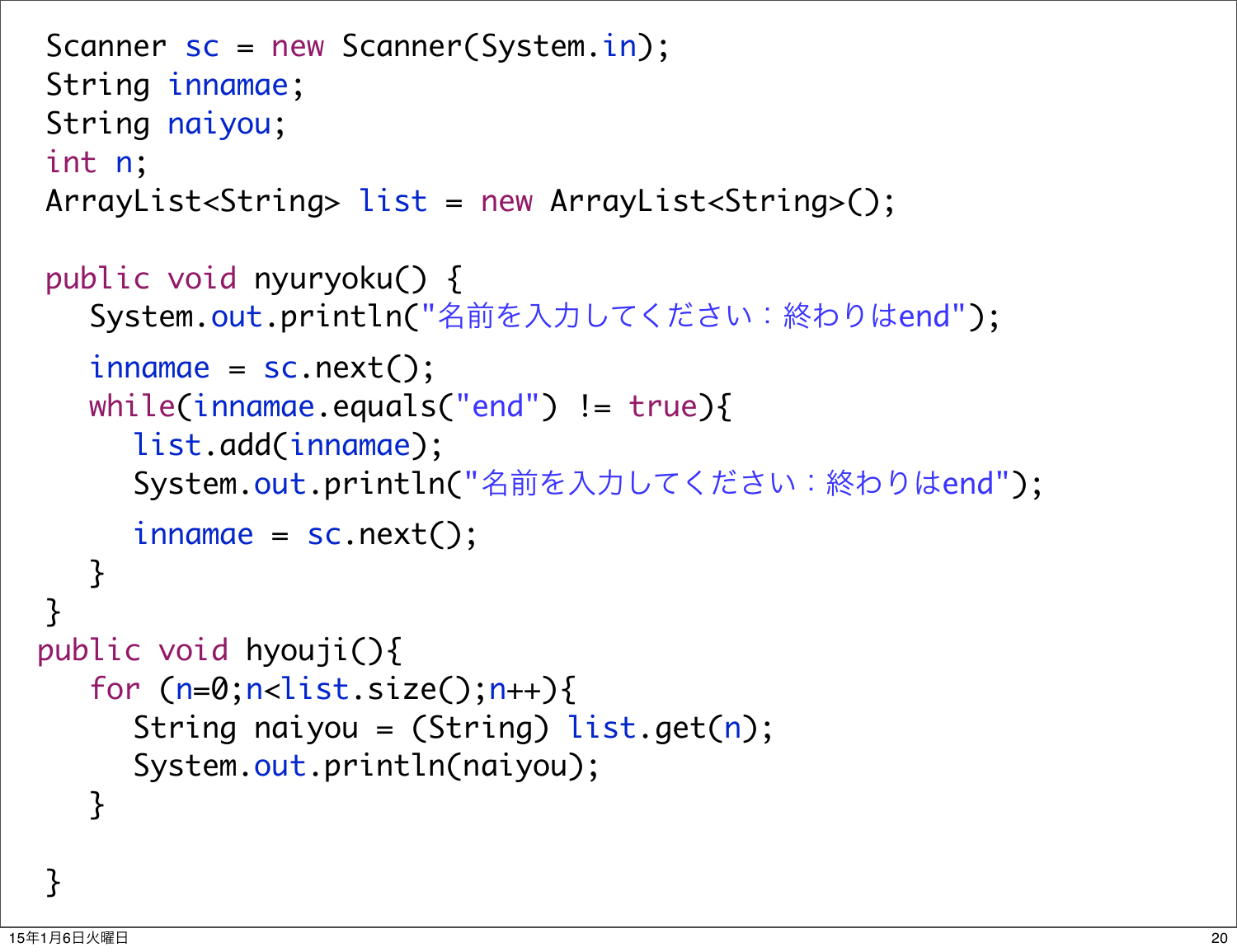

CSVファイルから1行読み込み、カンマ区切りで取り出す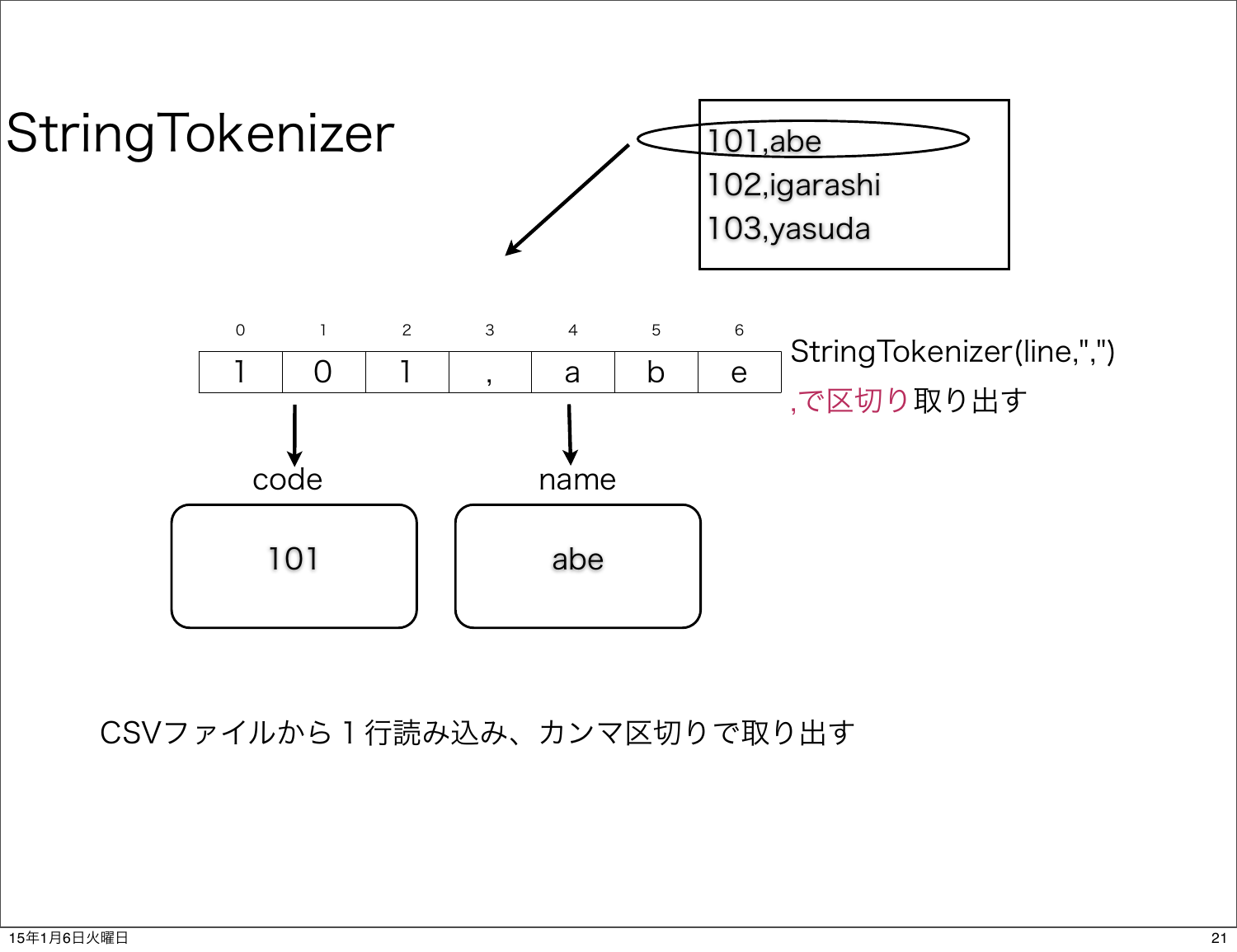```
 import java.io.*;
import java.util.*;
public class Tokenizer {
  public static void main(String[] args) throws
                                    NumberFormatException, IOException {
    	 	 // TODO 自動生成されたメソッド・スタブ
    	 	 File csv = new File("meibo.csv");
    BufferedReader <u>br</u> = new BufferedReader(new FileReader(csv));
    	 	 String line = "";
    	 	 int code;
    	 	 String name;
    while((line = br.readLine()) != null}
       			 StringTokenizer str = new StringTokenizer(line,",");
       			 code = Integer.parseInt(str.nextToken());
       			 name = str.nextToken();
       			 System.out.println(code+name);
    	 	 }
 }<br>}
```
}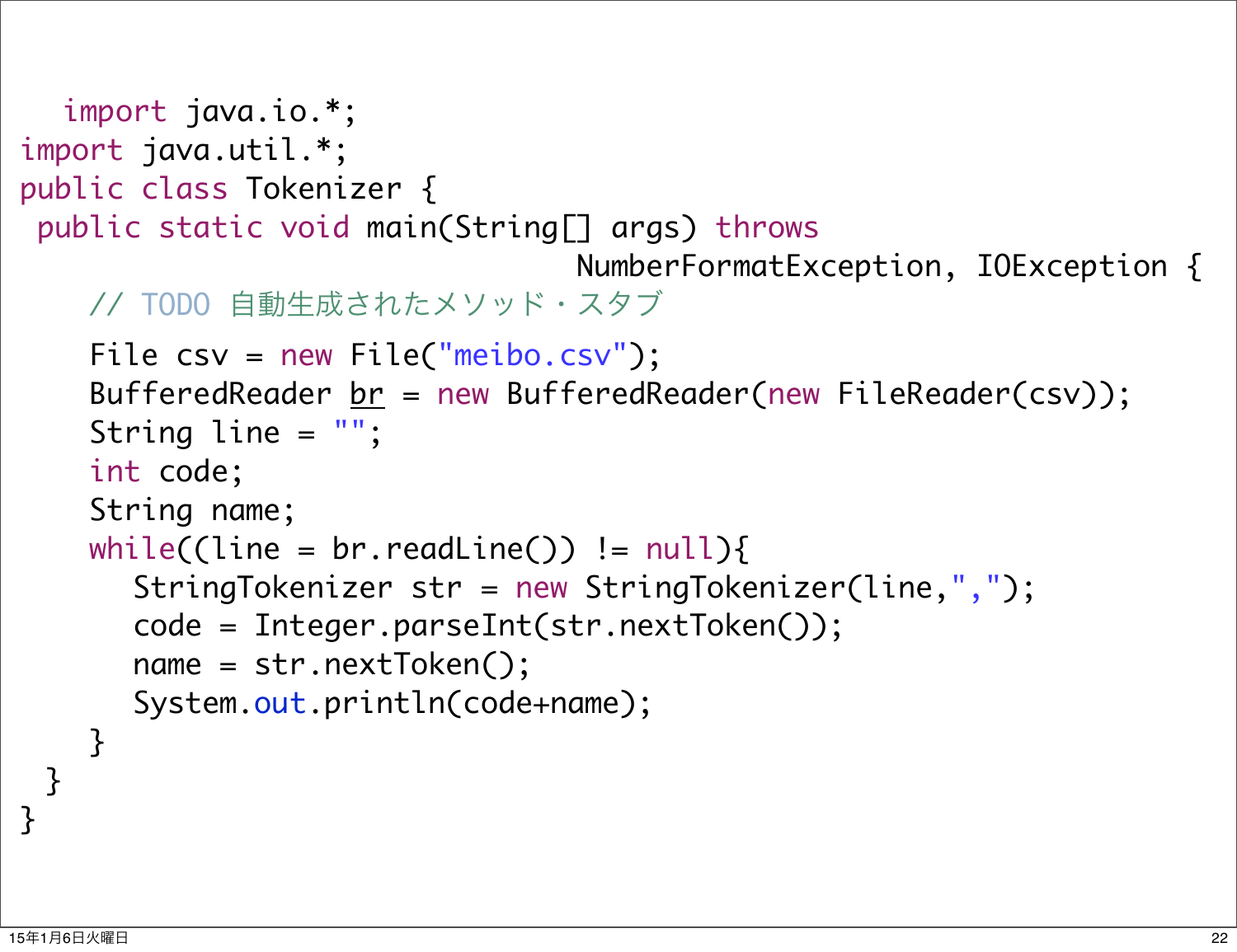データベースアクセス

ドライバ読み込み

DBMS接続を開く

SQL送信路を開く

SQL文送信

実行結果受信

実行結果から値を取り出す

実行結果(表)を閉じる closeで閉じる

SQL送信路を閉じる

DBMS接続を閉じる

class.forNameで読み込み DriverManager.getConnectionで接続 createStatement()で開く executeQuery(select~)で select文送信と結果受信 get~で結果を取り出し closeで閉じる

closeで閉じる